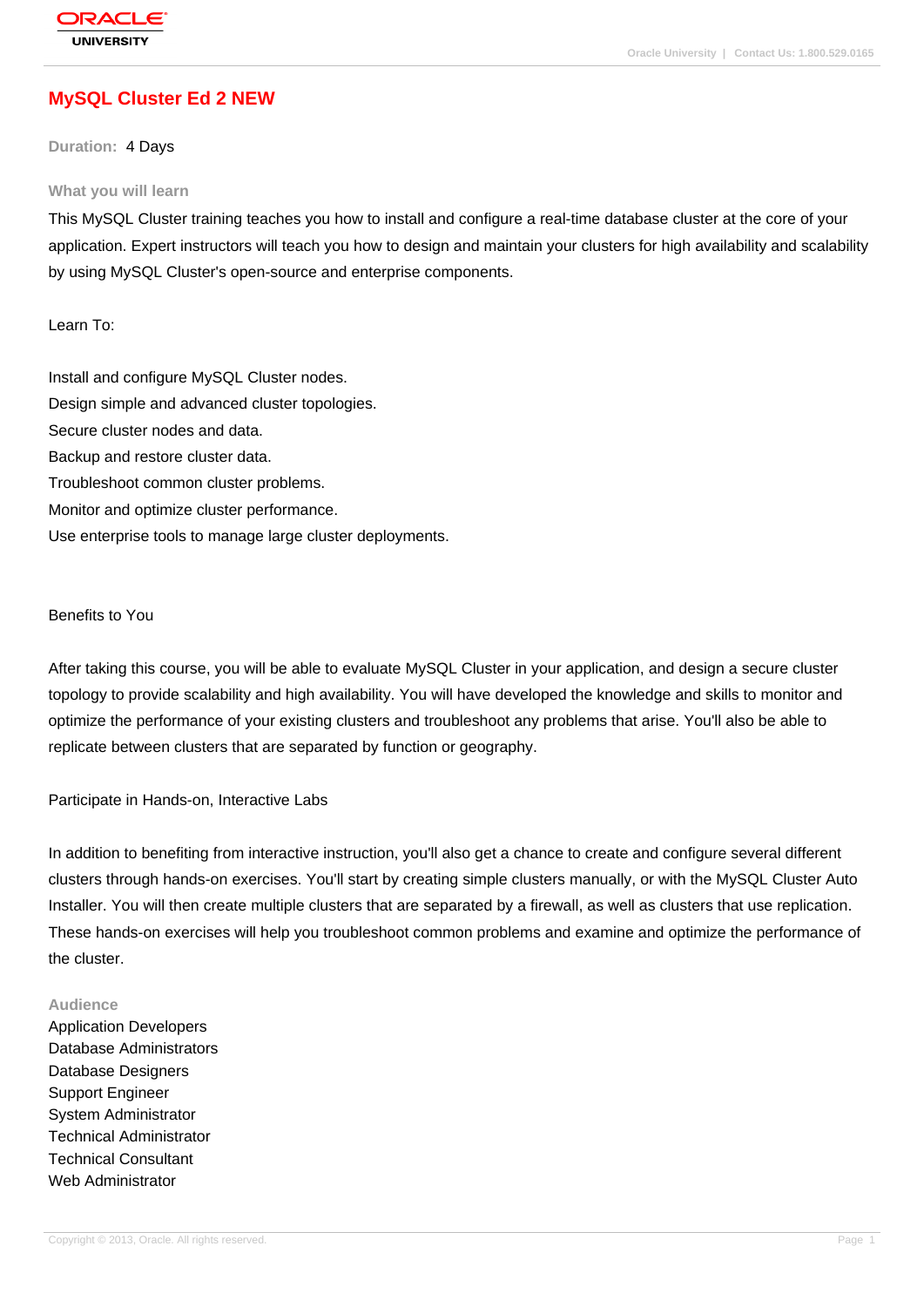**Related Training**

## Required Prerequisites

Must have a working knowledge of UNIX/Linux command-prompt usage

Must have a working knowledge of database concepts

Must have a basic knowledge of computer networking

Suggested Prerequisites Familiarity with VirtualBox

Linux administration skills

MySQL for Beginners Ed 2

MySQL for Beginners Ed 3

MySQL for Database Administrators Ed 3.1

MySQL server configuration and usage

Oracle Linux System Administration

**Course Objectives** Explain the concepts associated with MySQL Cluster

Describe the MySQL Cluster architecture

List features of the NDB Storage engine

Describe MySQL Cluster design considerations

Install MySQL Cluster

Configure a basic MySQL Cluster

Perform backup and recovery operations

Secure a MySQL Cluster

Maintain a MySQL Cluster by using the Management console and MySQL Cluster Manager

Monitor and improve performance on a MySQL Cluster

Identify and correct common cluster problems

Describe common cluster use cases

Configure replication between MySQL Clusters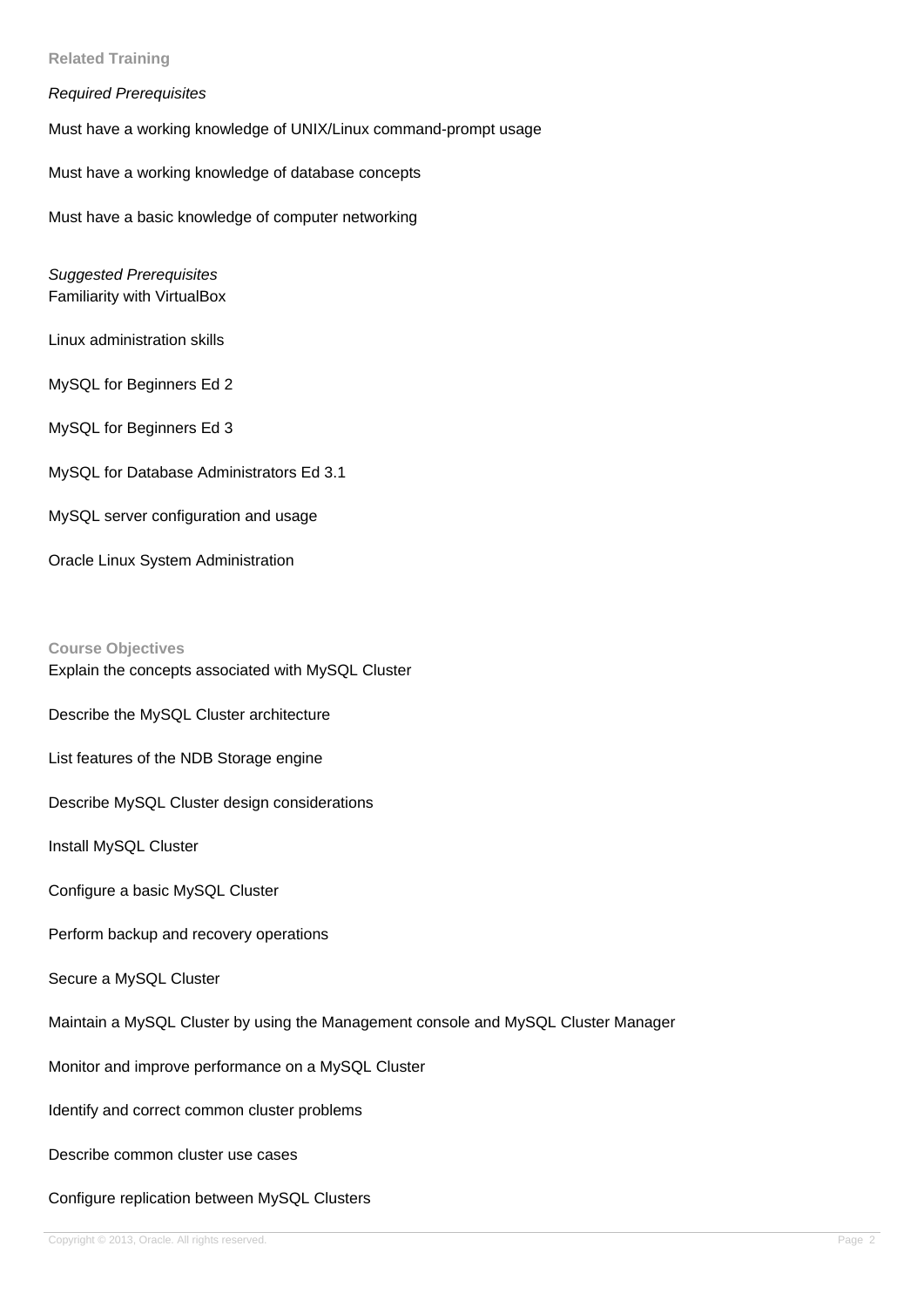## **Course Topics**

## **Introduction to MySQL Cluster**

MySQL Overview, Products, Services Websites and Other Documentation Key Benefits and Use Cases Node types

#### **Installing MySQL Cluster**

Hardware, Software, and Network Requirements Choosing and Installing Cluster Distributions Installing and Configuring Cluster Nodes MySQL Cluster Auto-Installer Starting a Cluster with a Basic Configuration Upgrading a Cluster

#### **MySQL Cluster Architecture**

The NDB storage engine Clustered tables SQL and NoSQL API nodes Data Nodes and Node Groups Partitions and Replicas Checkpoints and the Redo Log Redundancy and Resilience

## **Configuring MySQL Cluster**

MySQL Cluster Configuration Files Basic Configuration Options: NodeId and HostName Management Node Configuration Data Node Configuration Configuring Multi-Threaded Data Nodes Cluster Program Startup Options Viewing Cluster Configuration Information

## **Designing a MySQL Cluster**

Design Guidelines Sizing Memory Usage In-Memory and Disk Data Storage Configuring Disk Data Storage Designing Clusters for Scale and High Availability Cluster Configuration Examples

## **Maintaining a MySQL Cluster**

Modifying Table Structure Accessing the Cluster with Command-Line Tools Single-User Mode Backing Up a Cluster Restoring a Cluster from Backup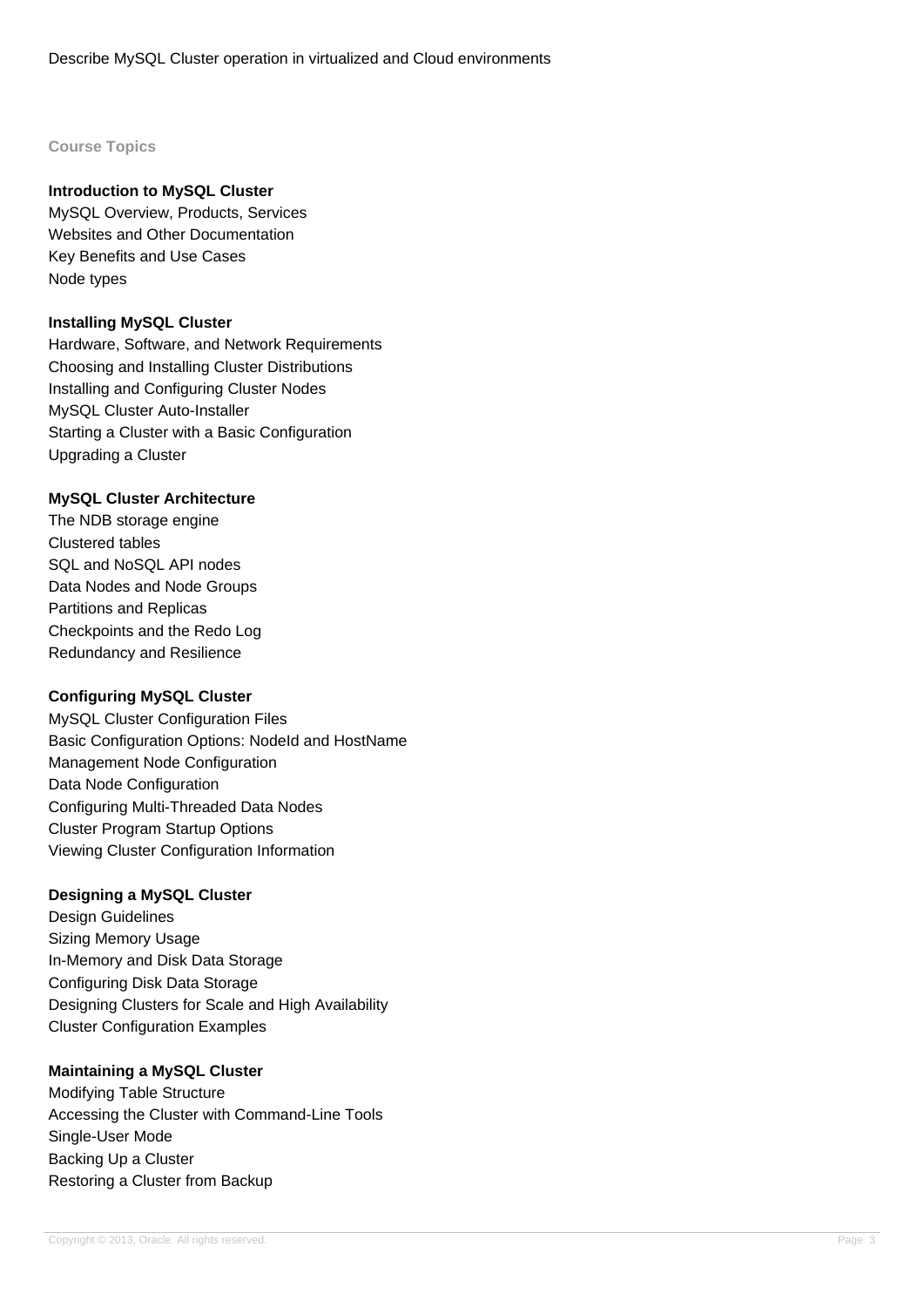## **Securing MySQL Cluster**

Securing MySQL Cluster Configuring Connection Security Configuring Firewall Rules Data Security MySQL Server Node Security

## **MySQL Cluster Manager**

Installing MySQL Cluster Manager Agent and Clients Sites, Clusters, Hosts, Processes, Packages, and Configuration Attributes Creating Managed Clusters Importing a Configuration from an Unmanaged Cluster Viewing Information About Your Sites and Clusters Maintaining Your Sites and Clusters

## **Replicating Between MySQL Clusters**

Replication in MySQL Cluster Transaction Ordering and Epochs Configuring Replication Starting, Stopping, and Resetting Replication Backups Using Replication Tables Replication Resilience Replication Information Repositories Multi-Master Replication and Conflict Resolution

## **Monitoring MySQL Cluster**

Introduction to Monitoring Monitoring with the ndb\_mgm Client Using the Cluster Log ndbinfo Database Status Variables MySQL Enterprise Monitor

## **Troubleshooting MySQL Cluster Problems**

Starting to Troubleshoot **Heartbeats** Configuration Problems Disk Activity Problems Application Design Problems

## **Optimizing MySQL Cluster Performance**

Performance Concepts Identifying Queries for Optimization Optimizing with Indexes Using EXPLAIN Adaptive Query Localization Distribution Awareness The Process of Optimizing and Benchmarking

## **MySQL Cluster Environments**

MySQL Cluster and Virtualization Node Deployment in Cloud Environments